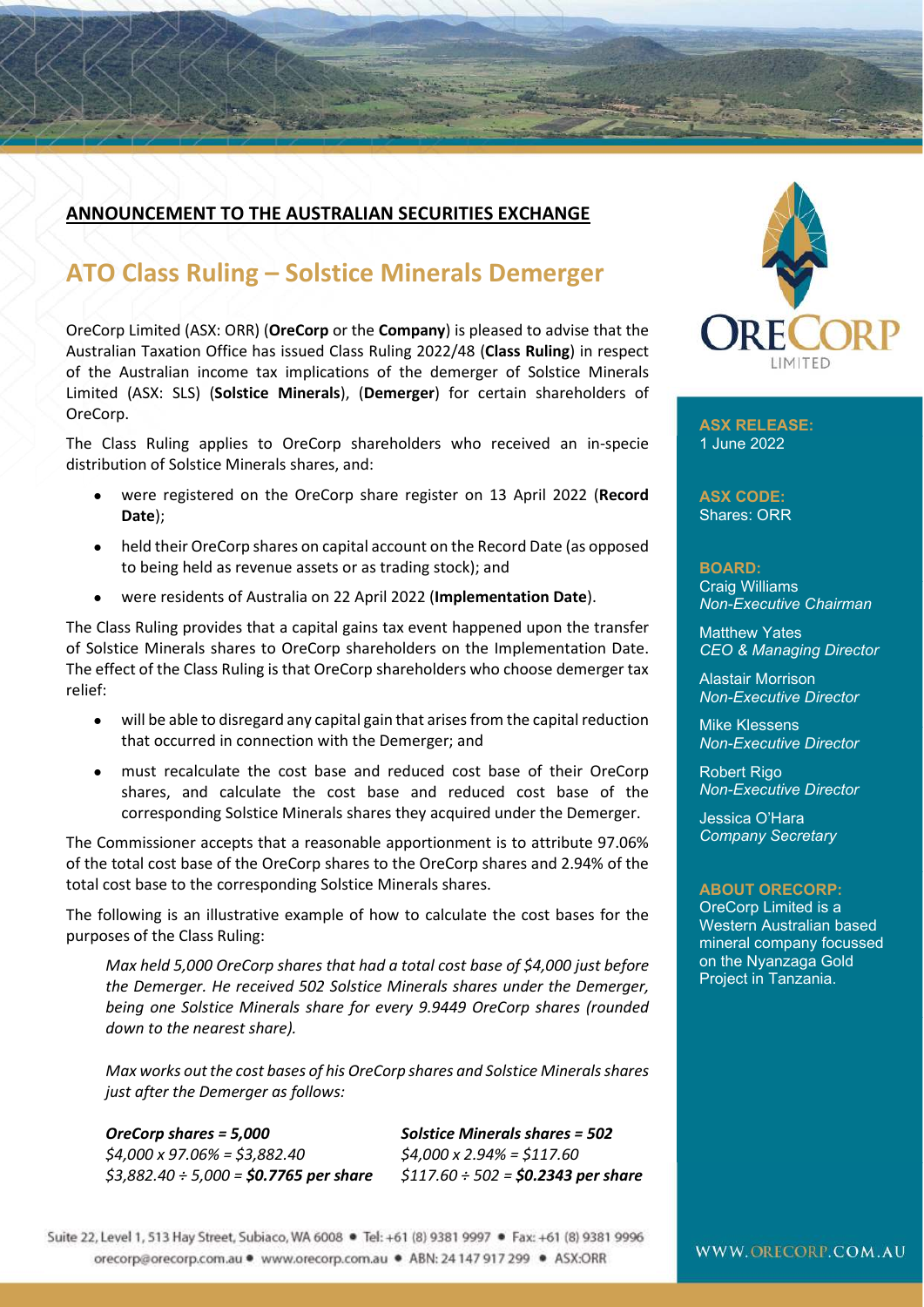

The Class Ruling also confirms that the receipt of Solstice Minerals shares under the Demerger is not an assessable dividend.

A copy of the Class Ruling is attached to this announcement. Shareholders should review the Class Ruling and seek independent advice regarding the income tax implications. This announcement is a summary only and does not constitute tax advice or take into account individual circumstances of any shareholder.

#### **Adjustment to Exercise Price of Unlisted Options**

OreCorp also advises that, as result of the capital reduction and in-specie distribution of Solstice Minerals shares to OreCorp shareholders and in accordance with ASX Listing Rule 7.22.3, the exercise price of the following unlisted options which are currently on issue, has been reduced by \$0.0104 per option.

| <b>Security</b><br><b>ASX</b><br><b>Description</b> | <b>Number of Options</b> | <b>Expiry date</b> | <b>Exercise price before</b><br>adjustment (AUD) | <b>Exercise price after</b><br>adjustment (AUD) |
|-----------------------------------------------------|--------------------------|--------------------|--------------------------------------------------|-------------------------------------------------|
| <b>ORRAB</b>                                        | 2,939,495                | 25 November 2024   | \$1.001                                          | \$0.9906                                        |
| <b>ORRAD</b>                                        | 1,100,000                | 25 November 2022   | \$0.859                                          | \$0.8486                                        |
| <b>ORRAE</b>                                        | 1,150,000                | 25 November 2024   | \$0.917                                          | \$0.9066                                        |

Authorised for release on behalf of the Company by:

**Matthew Yates**  CEO and Managing Director +61 9381 9997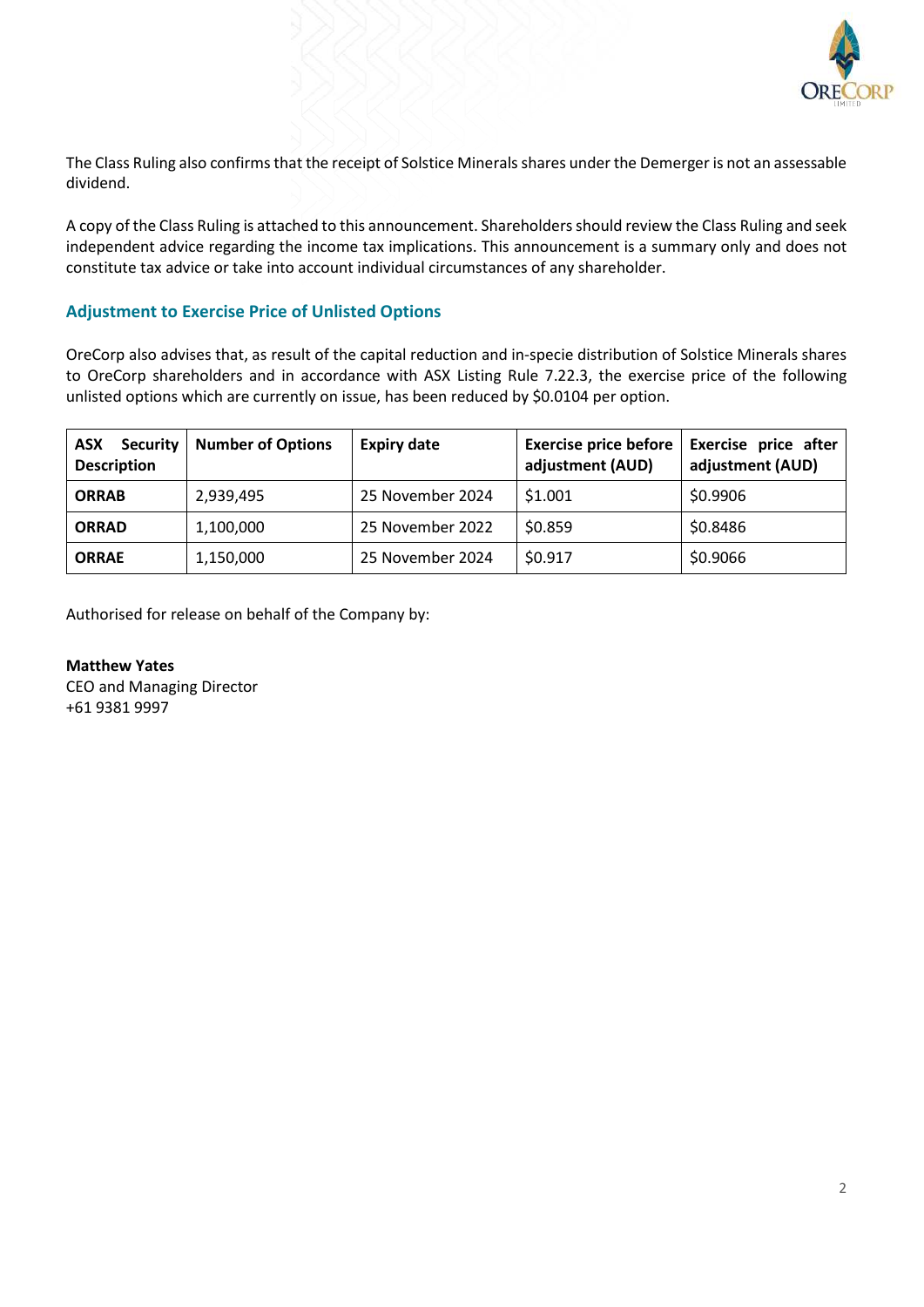

# **Class Ruling** OreCorp Limited – demerger of Solstice Minerals Limited

#### $\mathbf o$ **Relying on this Ruling**

This publication (excluding appendix) is a public ruling for the purposes of the *Taxation Administration Act 1953*.

If this Ruling applies to you, and you correctly rely on it, we will apply the law to you in the way set out in this Ruling. That is, you will not pay any more tax or penalties or interest in respect of the matters covered by this Ruling.

| <b>Table of Contents</b>          | Paragraph |
|-----------------------------------|-----------|
| What this Ruling is about         |           |
| Who this Ruling applies to        | 4         |
| When this Ruling applies          | 6         |
| <b>Ruling</b>                     | 7         |
| <b>Scheme</b>                     | 20        |
| Appendix - Legislative provisions | 45        |

#### **What this Ruling is about**

1. This Ruling sets out the income tax consequences of the demerger of Solstice Minerals Limited (Solstice Minerals) by OreCorp Limited (OreCorp), which was implemented on 22 April 2022 (Implementation Date).

2. Full details of this scheme are set out in paragraphs 20 to 44 of this Ruling.

3. All legislative references in this Ruling are to provisions of the *Income Tax Assessment Act 1936* or the *Income Tax Assessment Act 1997* (as detailed in the table in the Appendix to this Ruling).

#### **Who this Ruling applies to**

- 4. This Ruling applies to you if you held ordinary shares in OreCorp and you:
	- were registered on the OreCorp share register on 13 April 2022 (Record Date)
	- held your shares in OreCorp on capital account on the Record Date; that is, you did not hold shares in OreCorp as revenue assets (as defined in section 977-50) nor as trading stock (as defined in subsection 995-1(1)), and
	- were a resident of Australia (as defined in subsection  $6(1)$ ) on the Implementation Date.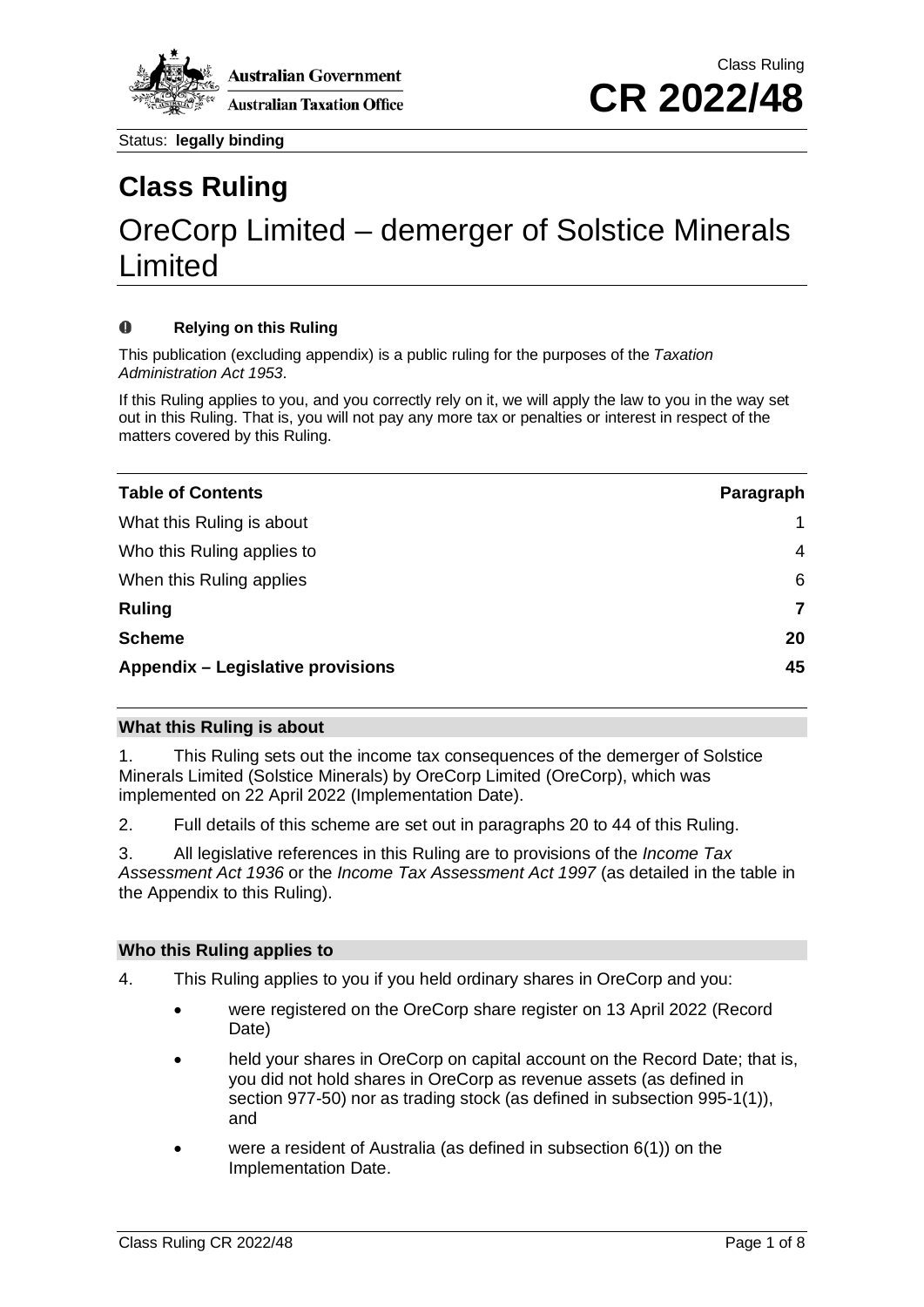5. This Ruling does not apply to anyone who is subject to the taxation of financial arrangements rules in Division 230 in relation to the scheme outlined in paragraphs 20 to 44 of this Ruling.

**Note:** Division 230 will not apply to individuals, unless they have made an election for it to apply.

#### **When this Ruling applies**

6. This Ruling applies from 1 July 2021 to 30 June 2022.

### **Ruling**

#### **Demerger relief is available on the separation of Solstice Minerals Limited**

7. A demerger, as defined in section 125-70, happened to the OreCorp demerger group (which included OreCorp and Solstice Minerals) under the scheme described in paragraphs 20 to 44 of this Ruling. This has income tax consequences for you as set out in paragraphs 8 to 19 of this Ruling.

#### **Capital gains tax consequences**

#### *CGT event G1*

8. CGT event G1 happened when you were paid an amount by OreCorp in respect of your OreCorp shares by way of the transfer to you of Solstice Minerals shares on the Implementation Date (section 104-135).

9. You will make a capital gain from CGT event G1 happening if the amount of the reduction of share capital for each OreCorp share (\$0.0104) was more than the cost base of your OreCorp share. If so, the capital gain is equal to the amount of the excess. No capital loss can be made from CGT event G1 (subsection 104-135(3)).

#### *Choosing a demerger roll-over*

10. You can choose to obtain a demerger roll-over for your OreCorp shares (subsection 125-55(1)).

11. If you choose a demerger roll-over for your OreCorp shares:

- any capital gain you made when CGT event G1 happened to your OreCorp shares under the demerger is disregarded (subsection 125-80(1))
- you must recalculate the first element of the cost base and reduced cost base of your OreCorp shares, and calculate the first element of the cost base and reduced cost base of the corresponding Solstice Minerals shares you acquired under the demerger (subsection 125-80(2)) (see paragraphs 13 to 15 of this Ruling for more details), and
- you are taken to have acquired Solstice Minerals shares on the Implementation Date (except for the purpose of determining whether you are entitled to make a discount capital gain in relation to a subsequent CGT event that happens to the Solstice Minerals shares you received under the demerger – see paragraph 16 of this Ruling).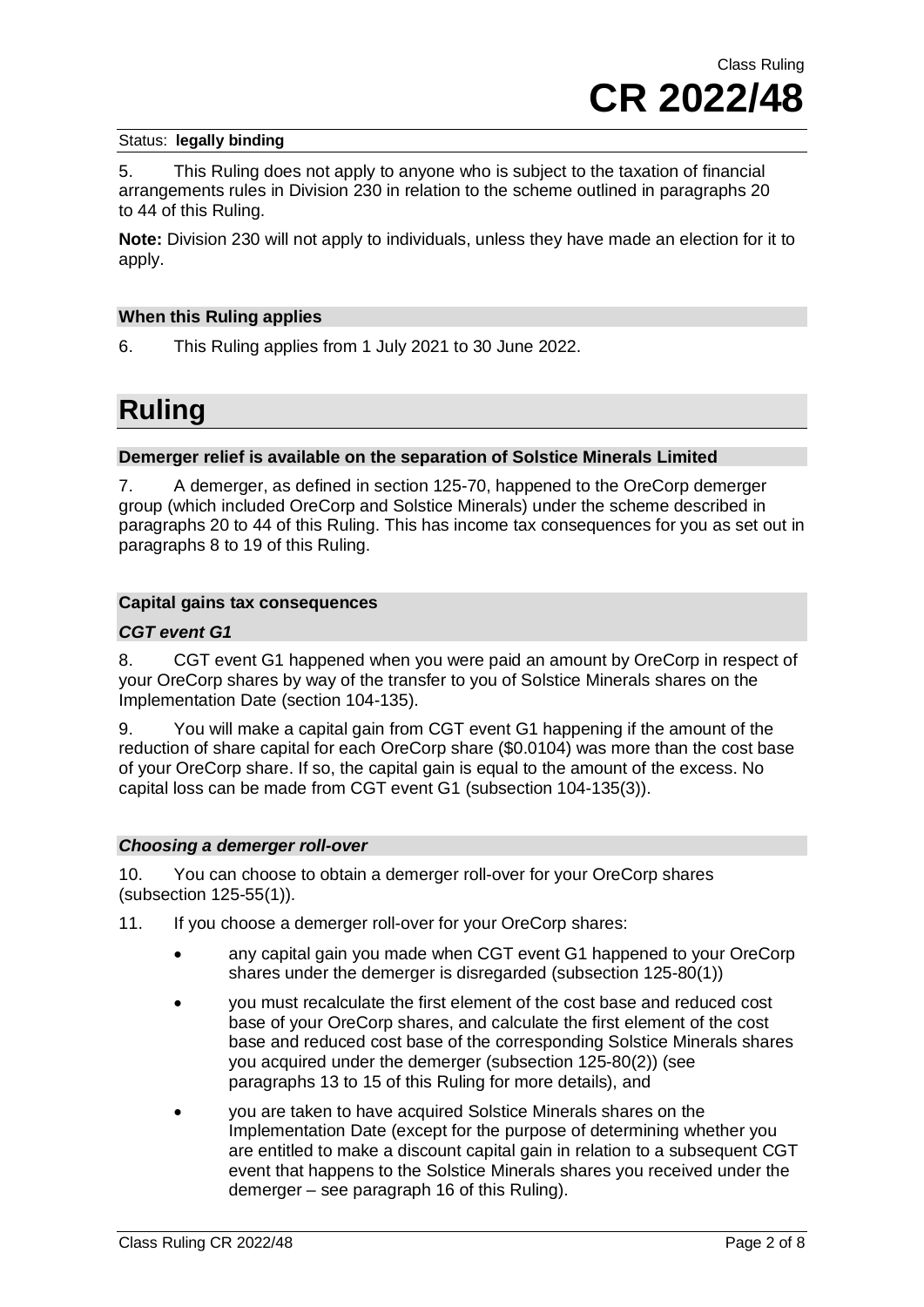#### *Not choosing a demerger roll-over*

- 12. If you do not choose a demerger roll-over for your OreCorp shares, you:
	- cannot disregard any capital gain you made when CGT event G1 happened to your OreCorp shares under the demerger, and
	- must recalculate the first element of the cost base and reduced cost base of your OreCorp shares, and calculate the first element of the cost base and reduced cost base of the corresponding Solstice Minerals shares you acquired under the demerger (subsections 125-85(1)) and (2)) (see paragraphs 13 to 15 of this Ruling).

#### *Cost base and reduced cost base of your OreCorp Limited and Solstice Minerals Limited shares*

13. The first element of the cost base and reduced cost base of each OreCorp share and corresponding Solstice Minerals share is worked out by:

- taking the total of the cost bases of your OreCorp shares just before the demerger, and
- apportioning that total between your OreCorp shares and the Solstice Minerals shares you acquired under the demerger.

14. The apportionment is done on a reasonable basis having regard to the market values (just after the demerger) of the OreCorp shares and Solstice Minerals shares or an anticipated reasonable approximation of those market values (subsections 125-80(2) and (3)).

- 15. The Commissioner accepts that a reasonable apportionment is to attribute:
	- 97.06% of the total of the cost bases of your OreCorp shares just before the demerger to the OreCorp shares, and
	- 2.94% of the total of the cost bases of your Solstice Minerals shares just before the demerger to the corresponding Solstice Minerals shares.

#### *Acquisition date of Solstice Minerals Limited shares for discount capital gain purposes*

16. For the purpose of determining whether you can make a discount capital gain from a future CGT event that happens to a Solstice Minerals share you acquired under the demerger, you will be taken to have acquired the Solstice Minerals share on the date you acquired, for CGT purposes, the corresponding OreCorp share (table item 2 of subsection 115-30(1)). This will be the case whether or not you choose a demerger roll-over.

#### **Not an assessable dividend**

17. No part of the value of a Solstice Minerals share transferred to you under the demerger will be included in your assessable income under subsection 44(1). Although any part of the value of a Solstice Minerals share that exceeds the amount debited to the share capital account of OreCorp is a 'dividend' under subsection 6(1), it will be a 'demerger dividend' under subsections 44(3) to (5). A demerger dividend is non-assessable non-exempt income for you.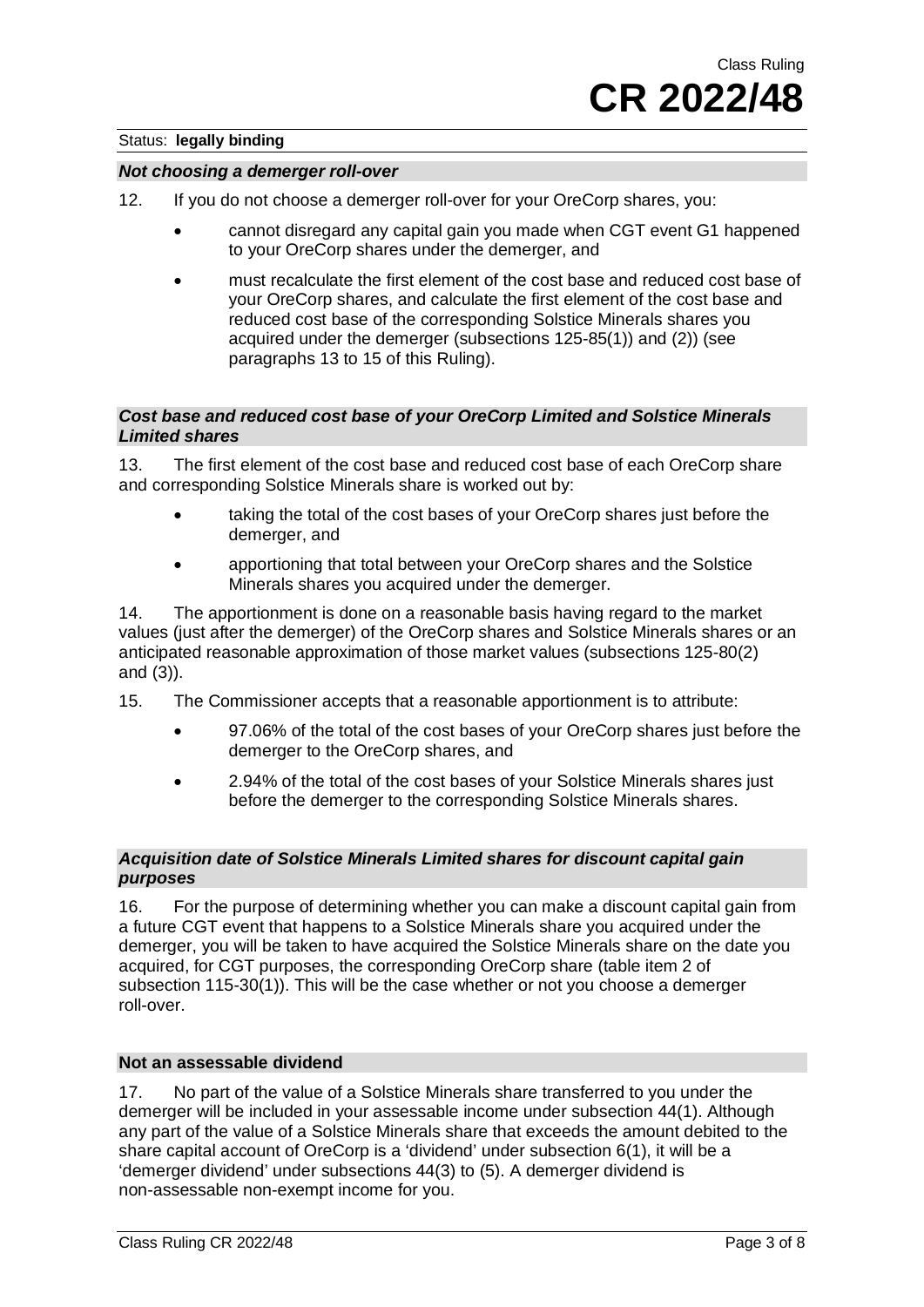#### **Specific anti-avoidance provisions will not apply to deem an assessable dividend**

18. The Commissioner will not make a determination under subsection 45A(2) that section 45C applies in relation to the whole, or any part, of the capital benefits provided to you under the demerger. This is because there was no streaming of capital benefits and dividends to the OreCorp shareholders under the demerger (subsection 45A(1)).

19. As the purpose condition in paragraph 45B(2)(c) is not satisfied, the Commissioner will not make a determination under subsection 45B(3) that either:

- section 45BA applies to the whole, or any part, of the demerger benefit provided to you under the demerger, or
- section 45C applies to the whole, or any part, of the capital benefit provided to you under the demerger.

### **Scheme**

20. The following description of the scheme is based on information provided by the applicant. If the scheme is not carried out as described, this Ruling cannot be relied upon.

#### **OreCorp Limited**

21. OreCorp is an Australian-resident company that was incorporated on 27 January 2011 and whose shares were listed on the Australian Securities Exchange (ASX) on 4 August 2011.

22. OreCorp is a mineral development and exploration company with gold and base metal projects located in Tanzania and Western Australia.

23. Immediately before the Implementation Date, OreCorp had on issue:

- 397,797,558 single class fully-paid ordinary shares
- 6,289,495 unquoted share options under issue which give the shareholder the right to acquire shares in OreCorp; option holders do not have any rights to participate in any issues of shares or other interests in OreCorp or any other entity
- 2,090,090 performance rights giving the holder the right to acquire shares in OreCorp; performance right holders do not have any rights to participate in any issue of shares or other interests in OreCorp or any other entity.

24. There were no other ownership interests (as defined in subsection 125-60(1)) in OreCorp.

25. Immediately before the Implementation Date, OreCorp had:

- \$140,764,748 credited to its share capital account, and
- accumulated losses of \$91,833,897.

26. Immediately before the Implementation Date, less than 10% of OreCorp shares were held by shareholders with a registered address outside of Australia.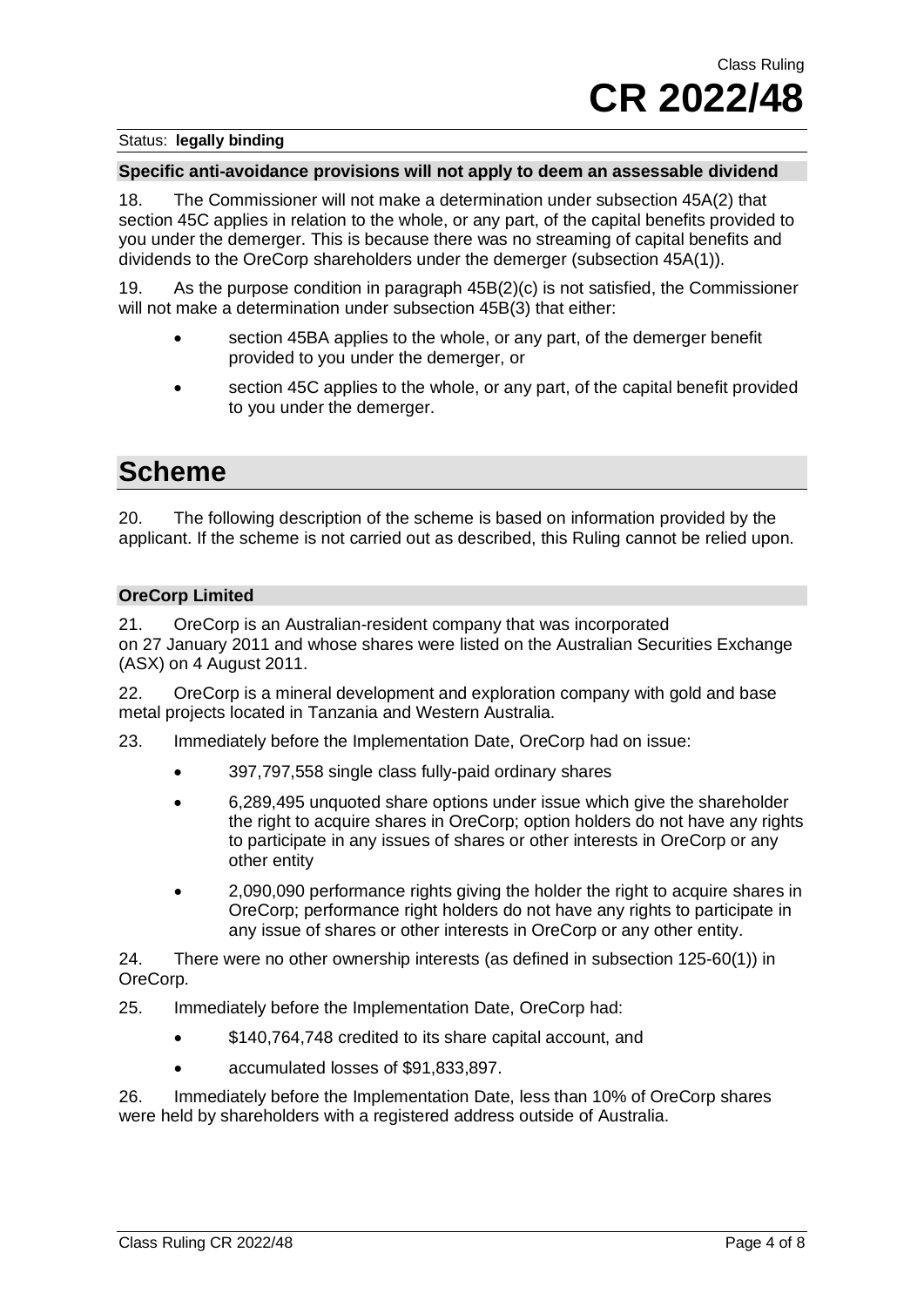#### **Solstice Minerals Limited**

27. Solstice Minerals is a company incorporated in Australia.

28. Solstice Minerals holds (either directly or indirectly through its wholly-owned subsidiary GreenCorp Metals Pty Ltd) interests in Western Australian exploration assets (WA Assets).

29. Immediately before the Implementation Date, Solstice Minerals had 40 million fully-paid ordinary shares on issue, which were all owned by OreCorp.

#### **The demerger of Solstice Minerals Limited**

30. The demerger of Solstice Minerals was undertaken by a reduction of share capital under section 256B of the *Corporations Act 2001.*

31. The shareholders of OreCorp voted at a meeting on 7 April 2022 to approve an ordinary resolution under section 256C of the *Corporations Act 2001* to reduce the share capital of OreCorp by an amount (the capital reduction amount) equal to the market value of all the fully-paid ordinary shares in the capital of Solstice Minerals less a demerger dividend. The capital reduction amount equated to \$0.0104 per OreCorp share.

32. The date for determining the entitlement of OreCorp shareholders to receive Solstice Minerals shares was the Record Date (13 April 2022).

33. On the Implementation Date (22 April 2022), OreCorp transferred shares in Solstice Minerals to OreCorp shareholders. Each OreCorp shareholder received one Solstice Minerals share for every 9.9449 OreCorp shares they held on the Record Date, and nothing else.

34. After the demerger, OreCorp did not own any shares in Solstice Minerals.

35. Shares in Solstice Minerals were listed for quotation on the ASX on 2 May 2022.

#### **Accounting treatment**

36. OreCorp accounted for the demerger by debiting its:

- share capital account by \$4,134,194 (the capital reduction amount), and
- accumulated losses account by \$4,366,109 (the demerger dividend).

37. The demerger dividend was calculated as the difference between the market value of the Solstice Minerals shares distributed and the capital reduction amount.

#### **Sale facility**

38. Ineligible Foreign Shareholders had the OreCorp shares to which they were entitled sold by OreCorp through a nominee on the ASX (Sale Facility), who remitted the net sale proceeds to the relevant shareholders. The shares of the Ineligible Foreign Shareholders were transferred to the nominee on the Implementation Date.

39. Ineligible Foreign Shareholders were OreCorp shareholders with registered addresses outside of Australia and New Zealand on the Record Date.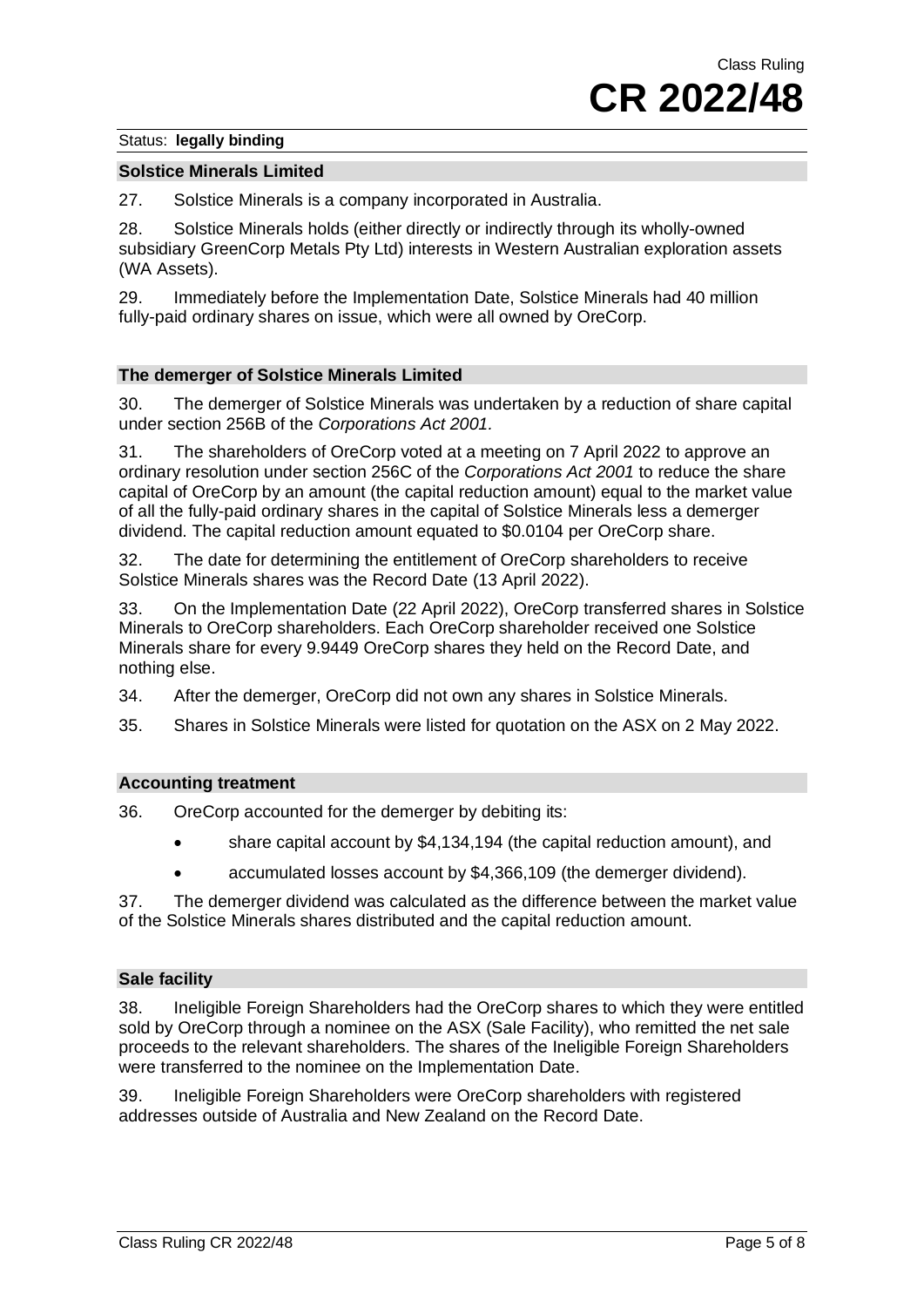#### **Reasons for demerger**

- 40. The demerger was undertaken to achieve the following objectives:
	- unlocking value for OreCorp shareholders by establishing 2 listed entities with separate geographically-focused objectives
	- allowing OreCorp to focus its efforts on the Nyanzaga development in Tanzania
	- securing sufficient funding for accelerated exploration and further growth plans with respect to the WA Assets
	- providing OreCorp shareholders with the opportunity to participate in the exploration and possible development of the WA Assets through a separate entity that will have sufficient resources to further develop the assets and optimise their value, while maintaining their investment exposure to OreCorp's Nyanzaga development
	- delivering superior value for shareholders in both OreCorp and Solstice Minerals
	- enabling both Solstice Minerals and OreCorp to undertake more targeted marketing to investors as both companies will have clear and more easily understood investment propositions, and
	- allowing for Solstice Minerals and OreCorp to have separate governance and management.

#### **Other matters**

41. Immediately before the Implementation Date, OreCorp's share capital account was not tainted (within the meaning of Division 197).

42. The performance rights and unlisted options in OreCorp were either employee share scheme interests that satisfied the conditions in subsection 125-75(2) or adjusting instruments as defined in subsection 125-75(5).

43. OreCorp did not elect under subsection 44(2) that subsections 44(3) and (4) would not apply to the demerger dividend for all OreCorp shareholders.

44. Just after the demerger, CGT assets owned by Solstice Minerals and demerger subsidiaries representing at least 50% by market value of all the CGT assets owned by those entities were used in carrying on a business by those entities (subsection 44(5)).

**Commissioner of Taxation** 1 June 2022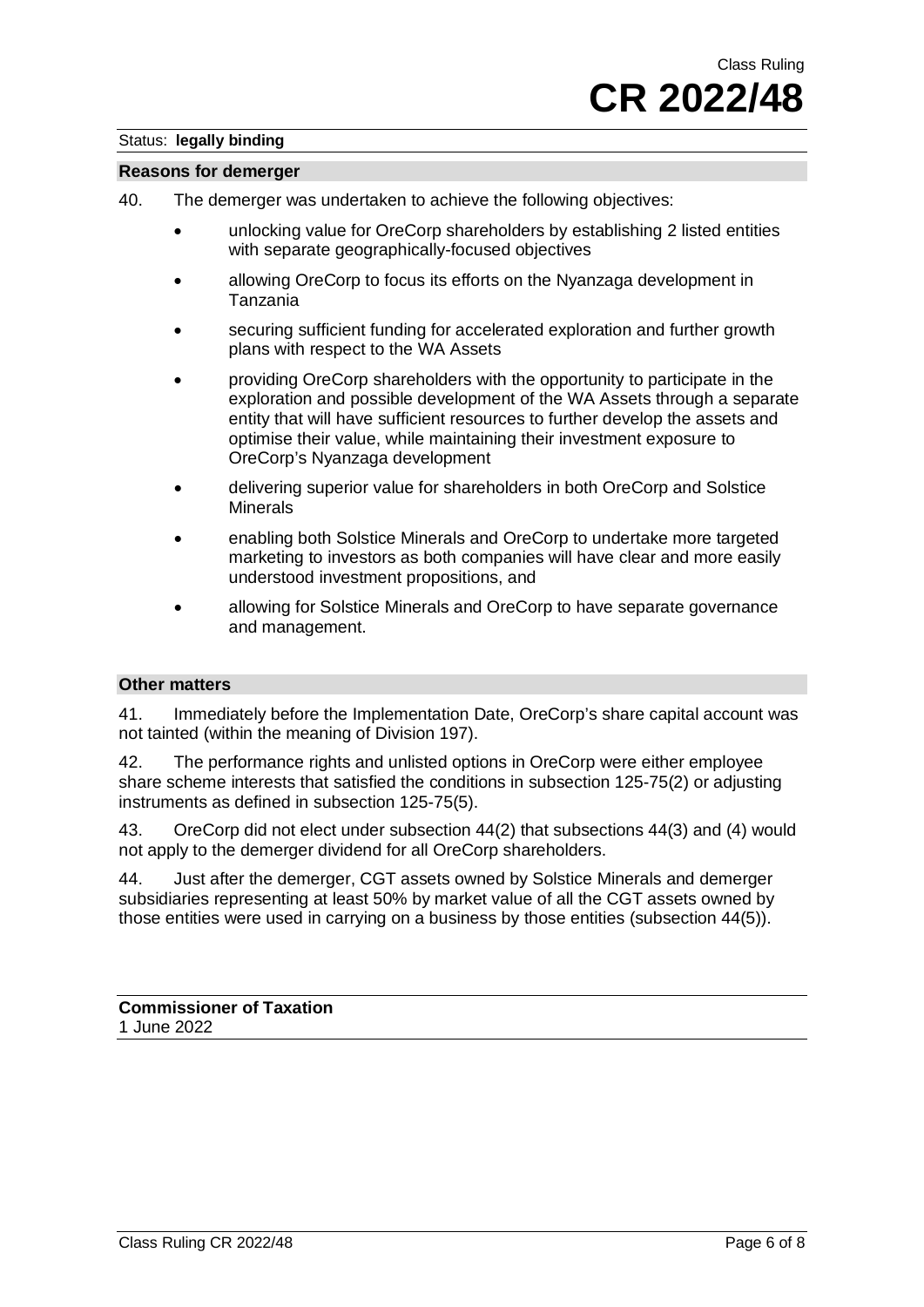# **Appendix – Legislative provisions**

45. This paragraph sets out the details of the provisions ruled upon or referenced in this Ruling.

| Income Tax Assessment Act 1936 | subsection 6(1)       |
|--------------------------------|-----------------------|
| Income Tax Assessment Act 1936 | subsection 44(1)      |
| Income Tax Assessment Act 1936 | subsection 44(2)      |
| Income Tax Assessment Act 1936 | subsection 44(3)      |
| Income Tax Assessment Act 1936 | subsection 44(4)      |
| Income Tax Assessment Act 1936 | subsection 44(5)      |
| Income Tax Assessment Act 1936 | subsection 45A(1)     |
| Income Tax Assessment Act 1936 | subsection 45A(2)     |
| Income Tax Assessment Act 1936 | paragraph 45B(2)(c)   |
| Income Tax Assessment Act 1936 | subsection 45B(3)     |
| Income Tax Assessment Act 1936 | section 45BA          |
| Income Tax Assessment Act 1936 | section 45C           |
| Income Tax Assessment Act 1997 | section 104-135       |
| Income Tax Assessment Act 1997 | subsection 104-135(3) |
| Income Tax Assessment Act 1997 | subsection 115-30(1)  |
| Income Tax Assessment Act 1997 | subsection 125-55(1)  |
| Income Tax Assessment Act 1997 | subsection 125-60(1)  |
| Income Tax Assessment Act 1997 | section 125-70        |
| Income Tax Assessment Act 1997 | subsection 125-75(2)  |
| Income Tax Assessment Act 1997 | subsection 125-75(5)  |
| Income Tax Assessment Act 1997 | subsection 125-80(1)  |
| Income Tax Assessment Act 1997 | subsection 125-80(2)  |
| Income Tax Assessment Act 1997 | subsection 125-80(3)  |
| Income Tax Assessment Act 1997 | subsection 125-85(1)  |
| Income Tax Assessment Act 1997 | subsection 125-85(2)  |
| Income Tax Assessment Act 1997 | Division 197          |
| Income Tax Assessment Act 1997 | Division 230          |
| Income Tax Assessment Act 1997 | section 977-50        |
| Income Tax Assessment Act 1997 | subsection 995-1(1)   |